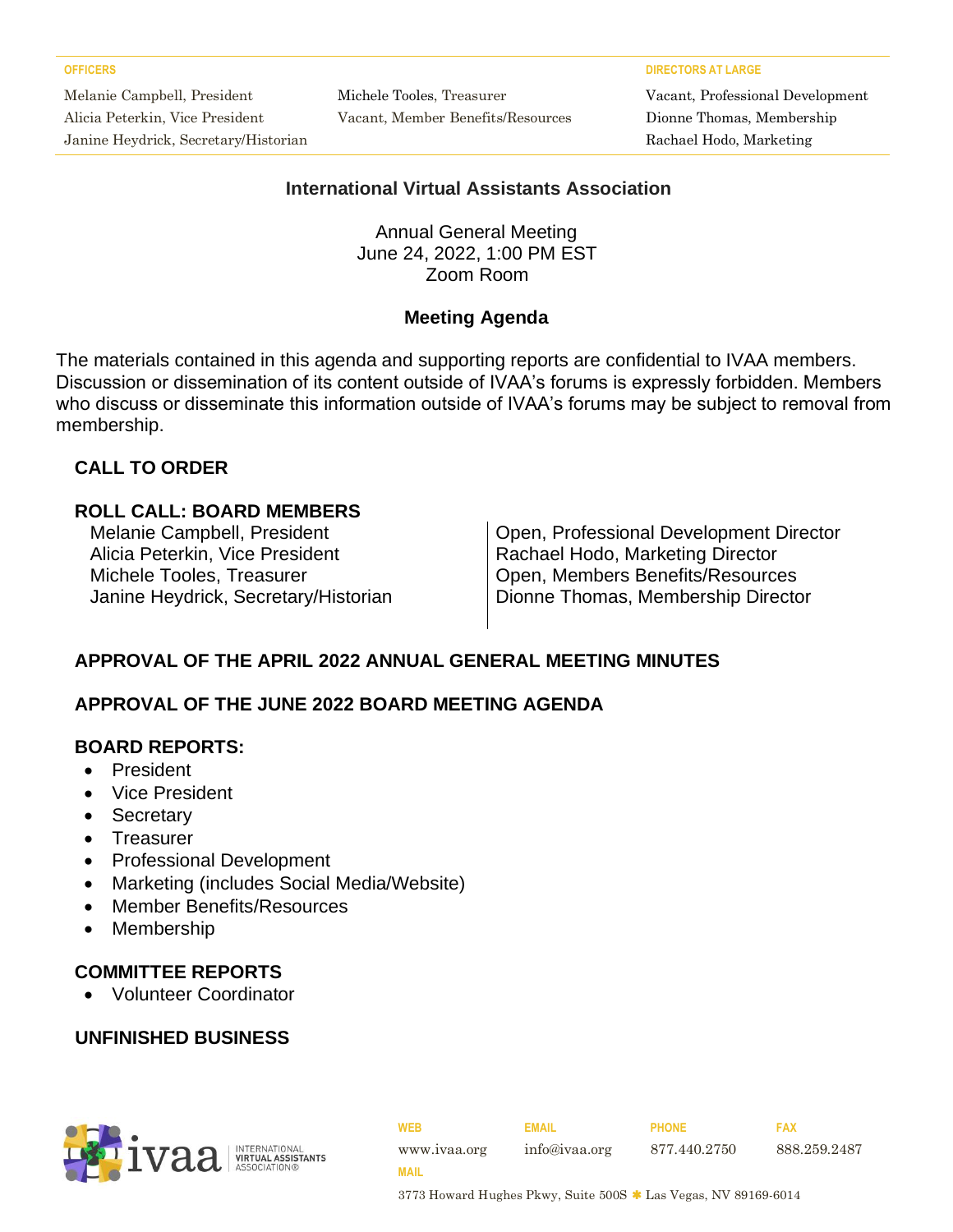

#### **NEW BUSINESS**

#### **ADJOURNMENT**

This agenda was approved by President Campbell and posted on the IVAA website in the Members Only Area on June 20, 2022.

Respectfully submitted,

*Janine Heydrick*

Janine Heydrick IVAA Secretary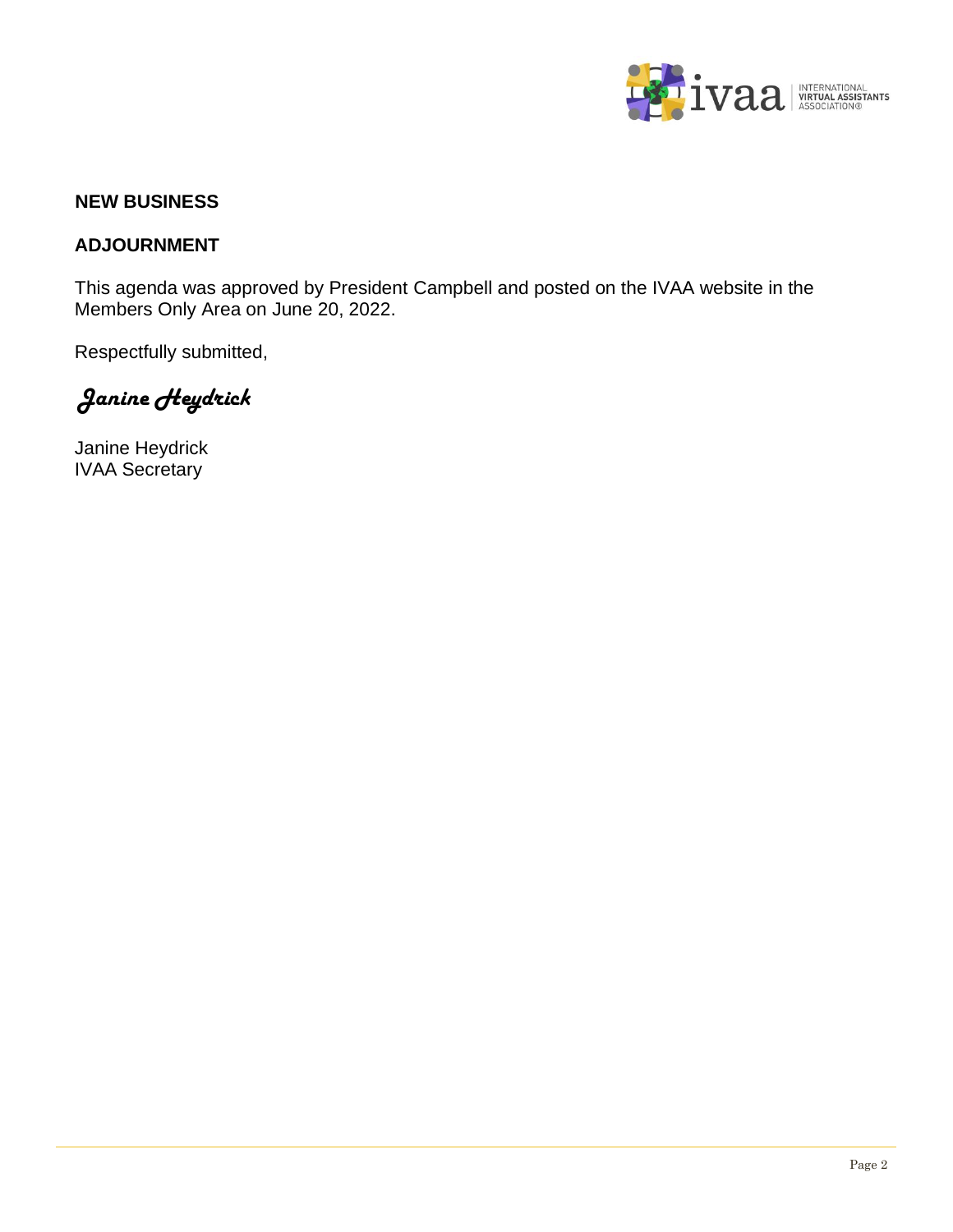

#### **BOARD REPORTS FOR MAY 2022**

#### **PRESIDENT**

- Summer is here (at least in Florida snow is some parts of the US). Where to start the weather, economy or ….
- We are launching into another year at IVAA. Members look for a survey or phone call in the next few months.
- Do you have a recommendation for Affiliates, Resources and/or Benefits? Reach out to me. Office supply companies, programs/software, etc. Help us help you with discounts.
- We are changing thingsh the Education; it will now be Professional Development. Look for monthly topics.
- Do you have suggestions, ideas, or anything please feel free to contact me at [president@ivaa.org.](mailto:president@ivaa.org)

Melanie Campbell, President

#### **VICE-PRESIDENT**

• No report submitted.

Alicia Peterkin, Vice President

#### **SECRETARY/HISTORIAN**

• May Board reports submitted to and approved by President Campbell.

Respectfully submitted, Janine Heydrick, Secretary/Historian

#### **TREASURER**

May report submitted for approval (attachment).

Respectfully submitted, Michele Tooles, Treasurer

#### **PROFESSIONAL DEVELOPMENT**

• May Professional Development Report

| <b>Meeting</b>       | Date | <b>Registered</b> | Attended* |
|----------------------|------|-------------------|-----------|
| $RR^*$               | N/A  | N/A               | N/A       |
| <b>Coffee Chat**</b> | N/A  | N/A               | N/A       |
| EOM*                 | N/A  | N/A               | N/A       |

\*The number attended includes the speaker and moderator.

\*\*Coffee Chats and Networking Sessions are set up as meetings. Reports show number of registrations not attendees. The number attended includes the speaker and moderator.

• Thank you to Doreen Patrick, Webinar Speaker Specialist, for putting together the Professional Development Monthly Report.

Respectfully submitted, Janine Heydrick, Interim Education Director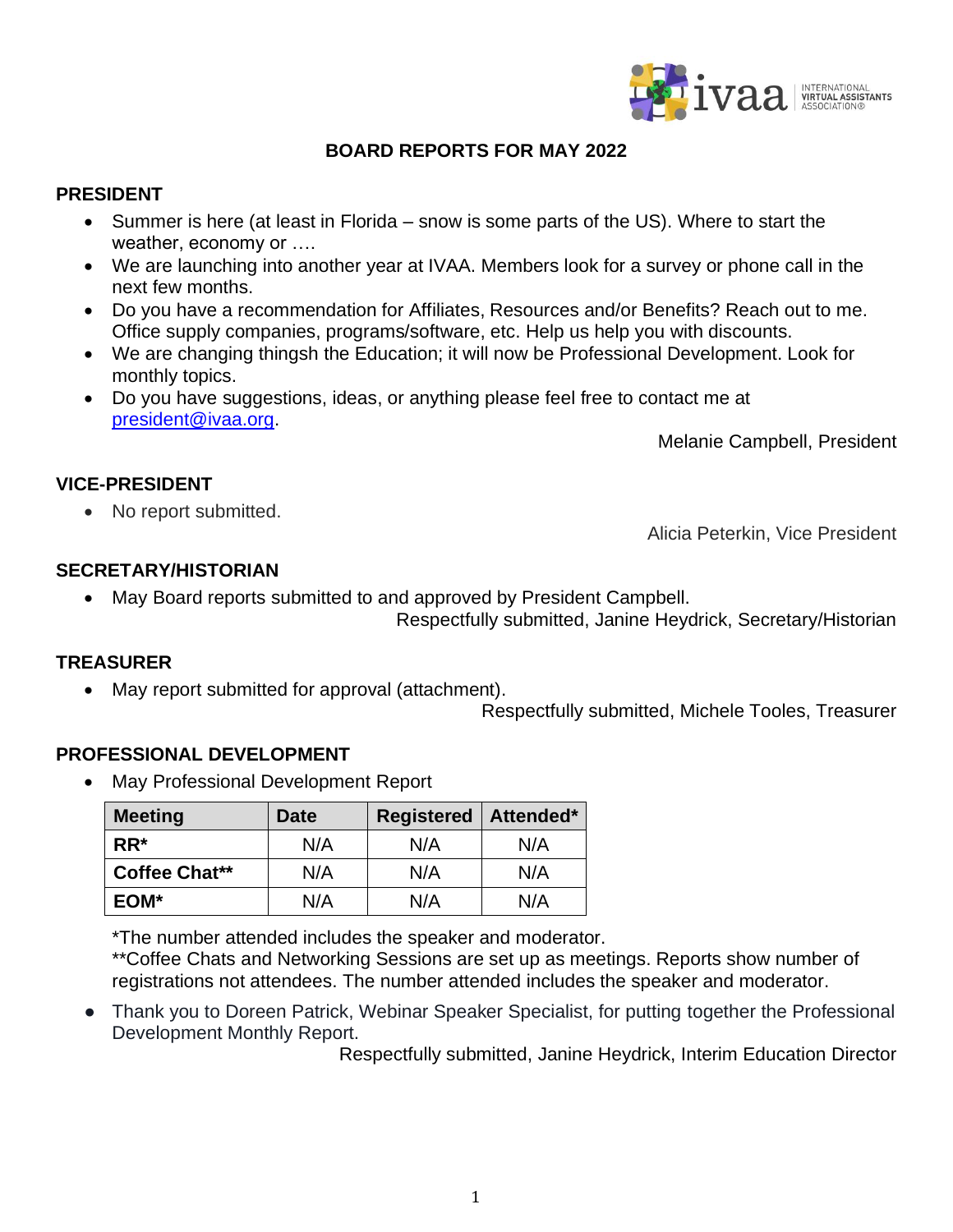#### **MARKETING – Social Media**

|            | <b>INSTAGRAM</b><br>Instagram<br><b>Followers</b> | % Increase | <b>Posts</b> | <b>Engagement</b> | <b>FACEBOOK</b><br># Page Likes | % increase | # Followers | % increase | <b>Facebook</b><br><b>Members</b><br><b>Group</b> | <b>Posts</b> | <b>Engagements</b> | <b>Reactions</b> | <b>Shares</b> | <b>Comments</b> |
|------------|---------------------------------------------------|------------|--------------|-------------------|---------------------------------|------------|-------------|------------|---------------------------------------------------|--------------|--------------------|------------------|---------------|-----------------|
| 06/05/2021 | 407                                               | 3.83%      | 29           | 63                | 8347                            | $-0.19%$   | 9,473       | 0.35%      | 209                                               | 29           | 19                 | 18               | 0             |                 |
| 07/05/2021 | 412                                               | 1.23%      | 17           | 36                | 8346                            | $-0.01%$   | 9,495       | 0.23%      | 204                                               | 16           | 11                 | $\overline{7}$   | 0             | 4               |
| 08/02/2021 | 420                                               | 1.94%      | 16           | 16                | 8355                            | 0.11%      | 9,505       | 0.11%      | 205                                               | 25           | 20                 | $\overline{7}$   | $\bf{0}$      | 4               |
| 09/01/2021 | 424                                               | 0.95%      | 17           | 36                | 8389                            | 0.41%      | 9,506       | 0.01%      | 203                                               | 16           | 11                 | $\overline{7}$   | 0             | 4               |
| 10/01/2021 | 407                                               | $-4.01%$   | 29           | 64                | 8388                            | $-0.01%$   | 9,513       | 0.07%      | 206                                               | 16           | 2                  | $\mathbf{2}$     | $\bf{0}$      | 0               |
| 11/01/2021 | 412                                               | 1.23%      | 17           | 36                | 8386                            | $-0.02%$   | 9,511       | $-0.02%$   | 205                                               | 16           | 11                 | $\overline{7}$   | 0             | 4               |
| 12/01/2021 | 460                                               | 11.65%     | 17           | 36                | 8383                            | $-0.04%$   | 9,515       | 0.04%      | 209                                               | 16           | 11                 | $\overline{7}$   | $\bf{0}$      |                 |
| 01/01/2022 | 477                                               | 3.70%      | 18           | 37                | 8379                            | $-0.05%$   | 9,508       | $-0.07%$   | 205                                               | 0            | 3                  | $\mathbf{2}$     | $\bf{0}$      |                 |
| 02/01/2022 | 489                                               | 2.52%      | 16           | 16                | 8334                            | $-0.54%$   | 9503        | $-0.05%$   | 208                                               | 4            | 37                 | 16               | $\bf{0}$      | 21              |
| 03/01/2022 | 498                                               | 1.84%      |              | 6                 | 8382                            | 0.58%      | 9509        | 0.06%      | 208                                               | 4            | 26                 | 15               | 0             | 15              |
| 04/01/2022 | 498                                               | 0.00%      | 18           | 40                | 8379                            | $-0.04%$   | 9508        | $-0.01%$   | 204                                               | 5            | 17                 | 13               | $\mathbf 0$   | 4               |
| 05/01/2022 | 500                                               | 0.40%      | 34           | 28                | 8382                            | 0.04%      | 9507        | $-0.01%$   | 201                                               | 34           | 28                 | 20               |               | 7               |
| 06/01/2022 | 509                                               | 1.80%      | missing      | missing           | 8381                            | $-0.01%$   | 9505        | $-0.02%$   | 197                                               | 15           | $\overline{2}$     |                  | 0             |                 |

|            | <b>LINKEDIN</b><br><b>LinkedIn Page</b> | % Increase | LinkedIn<br><b>Group</b> | % increase | <b>Posts</b> | <b>Twitter</b><br>(FWLING) | <b>TWITTER</b><br><b>Followers</b> | <b>FWLERS %</b><br>increase | <b>Tweets</b> | <b>Engagements</b> | <b>YOUTUBE</b><br><b>Subscribers</b> | % increase |
|------------|-----------------------------------------|------------|--------------------------|------------|--------------|----------------------------|------------------------------------|-----------------------------|---------------|--------------------|--------------------------------------|------------|
| 06/05/2021 | 1174                                    | 1.56%      | 7622                     |            |              | 7006                       | 6945                               | $-0.87%$                    | 29            | 22                 | 379                                  | $-0.26%$   |
| 07/05/2021 | 1184                                    | 0.85%      | 7651                     | 0.38%      |              | 6945                       | 6939                               | $-0.09%$                    | 16            | 20                 | 378                                  | $-0.26%$   |
| 08/02/2021 | 1215                                    | 2.62%      | 7636                     | $-0.20%$   | 16           | 6283                       | 6938                               | $-0.01%$                    | 16            | 20                 | 378                                  | 0.00%      |
| 09/01/2021 | 1240                                    | 2.06%      | 7612                     | $-0.31%$   | 16           | 6273                       | 6935                               | $-0.04%$                    | 16            | 20                 | 376                                  | $-0.53%$   |
| 10/01/2021 | 1240                                    | 0.00%      | 7602                     | $-0.13%$   | 16           | 6260                       | 6933                               | $-0.03%$                    | 16            | 9                  | 375                                  | $-0.27%$   |
| 11/01/2021 | 1274                                    | 2.74%      | 7592                     | $-0.13%$   | 15           | 6248                       | 6927                               | $-0.09%$                    | 16            | 20                 | 374                                  | $-0.27%$   |
| 12/01/2021 | 1286                                    | 0.94%      | 7578                     | $-0.18%$   | 4            | 6232                       | 6934                               | 0.10%                       |               |                    | 374                                  | 0.00%      |
| 01/01/2022 | 1305                                    | 1.48%      | 7574                     | $-0.05%$   | 0            | 6228                       | 6930                               | $-0.06%$                    | $\bf{0}$      |                    | 374                                  | 0.00%      |
| 02/01/2022 | 1328                                    | 1.76%      | 7539                     | $-0.46%$   | 4            | 6213                       | 6929                               | $-0.01%$                    | 3             |                    | 371                                  | $-0.80%$   |
| 03/01/2022 | 1334                                    | 0.45%      | 7528                     | $-0.15%$   | 0            | 6206                       | 6925                               | $-0.06%$                    |               | 2                  | 370                                  | $-0.27%$   |
| 04/01/2022 | 1354                                    | 1.50%      | 7654                     | 1.67%      | 5            | 6205                       | 6919                               | $-0.09%$                    | 18            | 0                  | 368                                  | $-0.54%$   |
| 05/01/2022 | 1364                                    | 0.74%      | 7634                     | $-0.26%$   | 34           | 6187                       | 6902                               | $-0.25%$                    | 34            |                    | 367                                  | $-0.27%$   |
| 06/01/2022 | 1379                                    | 1.10%      | 7621                     | $-0.17%$   | 15           | 6178                       | 6894                               | $-0.12%$                    | 15            |                    | 365                                  | $-0.54%$   |

Respectfully submitted, Rachael Hodo, Marketing Director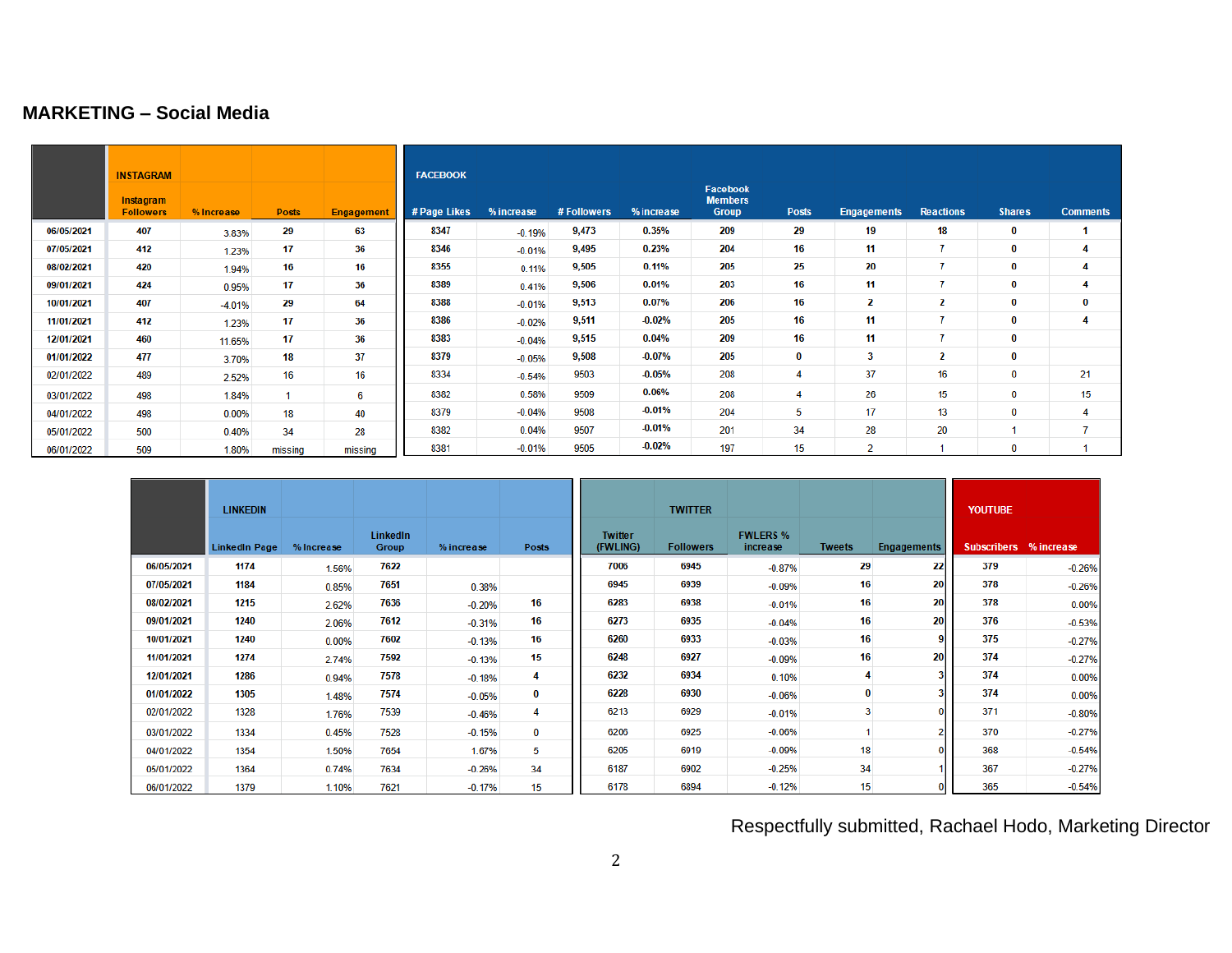#### **MEMBER BENEFITS/RESOURCES**

• No report submitted.

#### Membership Benefits/Resources Director

#### **MEMBERSHIP**

#### • **Number of new members May: 6**

o Provide name & email addresses

| Tabitha | Stevenson       | tabitha@mindfulofficesolutions.com |
|---------|-----------------|------------------------------------|
| DC      | Glenn           | dcgottaeat@yahoo.com               |
| Rumella | Cameron         | rumella@conversance.biz            |
| Heather | <b>Neff</b>     | heatherneff.va@yahoo.com           |
| Trish   | <b>Hallmark</b> | trish@thvaonline.com               |
| Jody    | Pinkston        | jody@avirtualadvantagellc.com      |
| abitha  | Stevenson       | tabitha@mindfulofficesolutions.com |

- **Number of Lapsed members May**: **11**
	- o Cancelled **6**
	- o Credit card declined **5**
- **Total current membership (per Infusionsoft) 366**
- **Total current Facebook members 195**
- **Number of Upcoming membership renewals (June 2022): 6**
- **Issues May (items sent to ClickUp)**
	- Mena-Lee Pelkey (who just joined) cannot sign up for any events

Respectfully submitted, Dionne Thomas, Membership Director

#### **VOLUNTEER COORDINATOR**

• No report submitted.

Alicia Perkin, Interim Volunteer Coordinator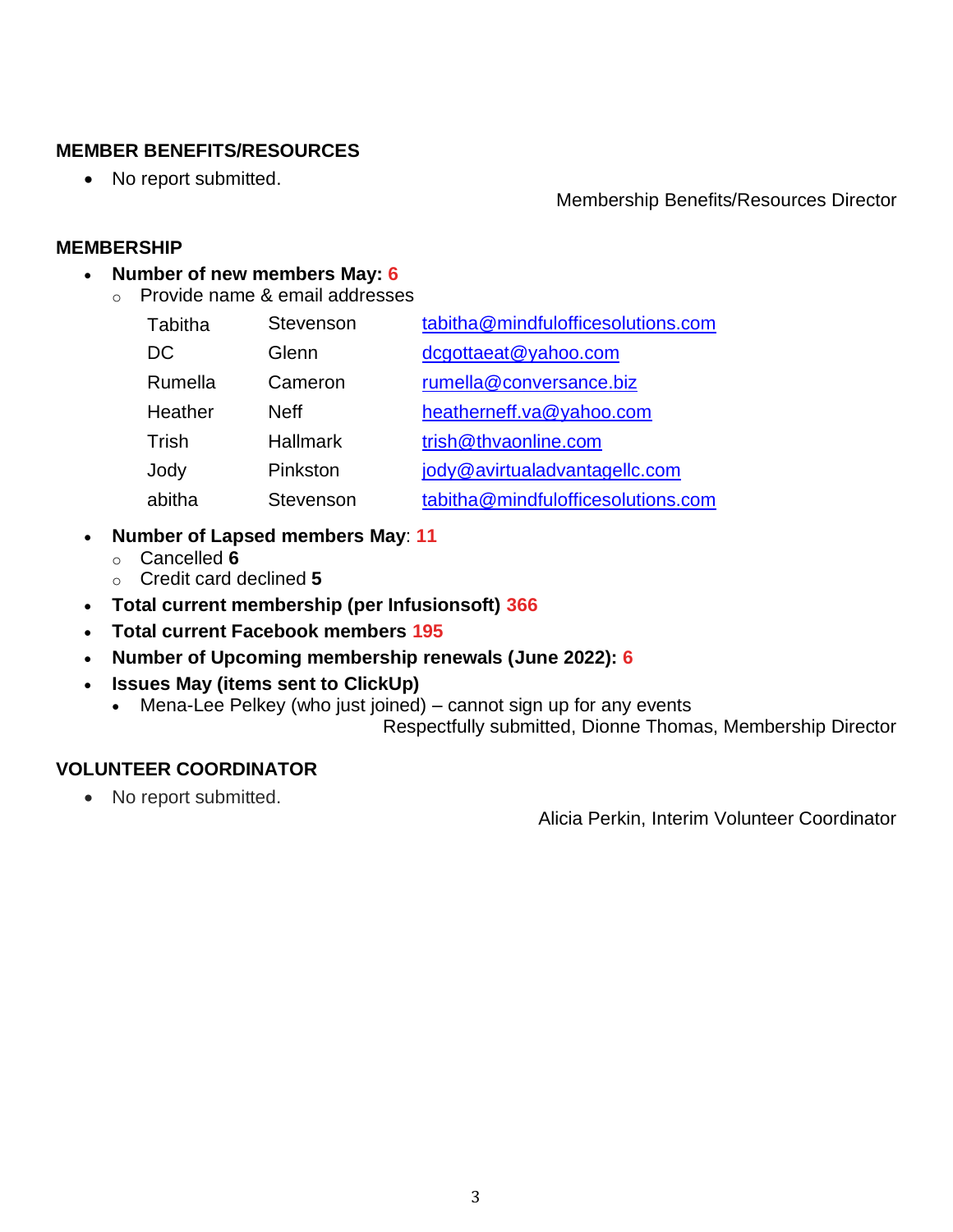## **Monthly Financial Reports**

**International Virtual Assistants Association** For the period ended May 31, 2022

Prepared on June 8, 2022

For management use only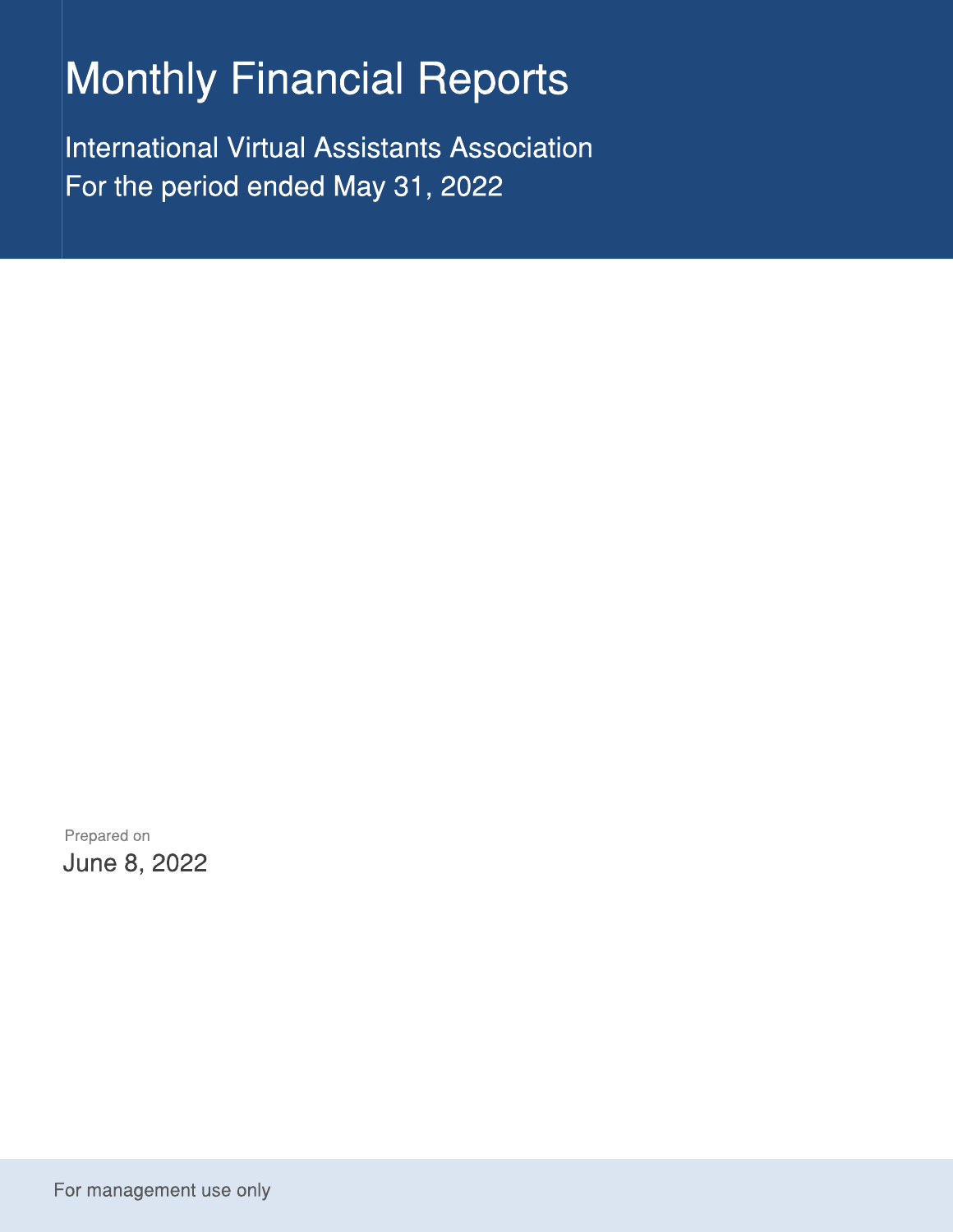## **Balance Sheet**

As of May 31, 2022

|                                      | <b>Total</b> |
|--------------------------------------|--------------|
| <b>ASSETS</b>                        |              |
| <b>Current Assets</b>                |              |
| <b>Bank Accounts</b>                 |              |
| 1000 Bank of America General Account | 63,466.84    |
| 1020 PayPal                          | 4,646.66     |
| <b>Total Bank Accounts</b>           | 68,113.50    |
| <b>Accounts Receivable</b>           |              |
| 1200 Accounts Receivable             | $-190.00$    |
| <b>Total Accounts Receivable</b>     | $-190.00$    |
| <b>Total Current Assets</b>          | 67,923.50    |
| <b>TOTAL ASSETS</b>                  | \$67,923.50  |
| <b>LIABILITIES AND EQUITY</b>        |              |
| <b>Liabilities</b>                   |              |
| <b>Current Liabilities</b>           |              |
| <b>Accounts Payable</b>              |              |
| 2000 Accounts Payable                | 1,670.00     |
| <b>Total Accounts Payable</b>        | 1,670.00     |
| <b>Total Current Liabilities</b>     | 1,670.00     |
| <b>Total Liabilities</b>             | 1,670.00     |
| <b>Equity</b>                        |              |
| 32000 Retained Earnings              | 87,113.44    |
| Net Income                           | $-20,859.94$ |
| <b>Total Equity</b>                  | 66,253.50    |
| <b>TOTAL LIABILITIES AND EQUITY</b>  | \$67,923.50  |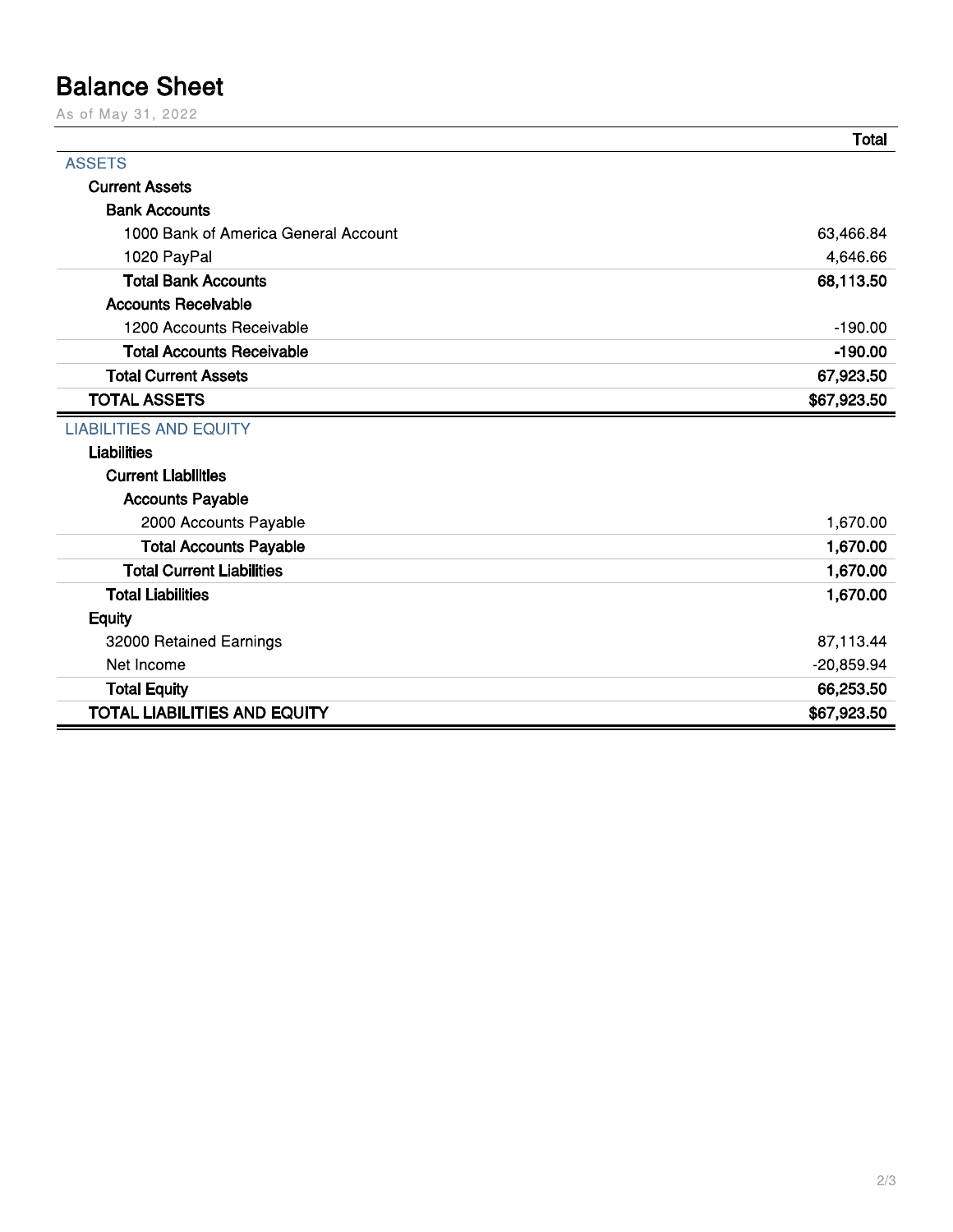## **Profit and Loss by Class**

May 2022

|                                                 | Administration | Membership Dept. | <b>PR-Marketing</b> | <b>TOTAL</b>  |
|-------------------------------------------------|----------------|------------------|---------------------|---------------|
| <b>INCOME</b>                                   |                |                  |                     |               |
| 4150 Renewal - Regular                          |                | 2,076.00         |                     | 2,076.00      |
| 4190 Affiliate Commissions                      | 45.75          |                  |                     | 45.75         |
| <b>Total Income</b>                             | 45.75          | 2,076.00         | 0.00                | 2,121.75      |
| <b>GROSS PROFIT</b>                             | 45.75          | 2,076.00         | 0.00                | 2,121.75      |
| <b>EXPENSES</b>                                 |                |                  |                     |               |
| 6010 Discount Fees (Merchant Svcs)              |                |                  |                     | 0.00          |
| 6125 Credit Card Merchant Services Fees         | 131.37         |                  |                     | 131.37        |
| <b>Total 6010 Discount Fees (Merchant Svcs)</b> | 131.37         |                  |                     | 131.37        |
| 6070 Insurance                                  | 425.00         |                  |                     | 425.00        |
| 6090 Internet Services                          |                |                  |                     | 0.00          |
| 6091 Internet Services - General                | 452.16         |                  |                     | 452.16        |
| 6092 Chat Software                              | 139.96         |                  |                     | 139.96        |
| <b>Total 6090 Internet Services</b>             | 592.12         |                  |                     | 592.12        |
| 6135 Postage & Shipping                         | 51.35          |                  |                     | 51.35         |
| 6250 Utilities                                  |                |                  |                     | 0.00          |
| 6255 Telephone                                  | 41.31          |                  |                     | 41.31         |
| <b>Total 6250 Utilities</b>                     | 41.31          |                  |                     | 41.31         |
| 6284 Contracted Services                        | 950.00         |                  | 720.00              | 1,670.00      |
| 6285 Website                                    |                |                  |                     | 0.00          |
| 6285-1 Website - General                        | 84.00          |                  |                     | 84.00         |
| 6285-2 Website - Hosting                        | 263.00         |                  |                     | 263.00        |
| Total 6285 Website                              | 347.00         |                  |                     | 347.00        |
| <b>Total Expenses</b>                           | 2,538.15       | 0.00             | 720.00              | 3,258.15      |
| <b>NET OPERATING INCOME</b>                     | $-2,492.40$    | 2,076.00         | $-720.00$           | $-1,136.40$   |
| <b>NET INCOME</b>                               | $$ -2,492.40$  | \$2,076.00       | $$ -720.00$         | $$ -1,136.40$ |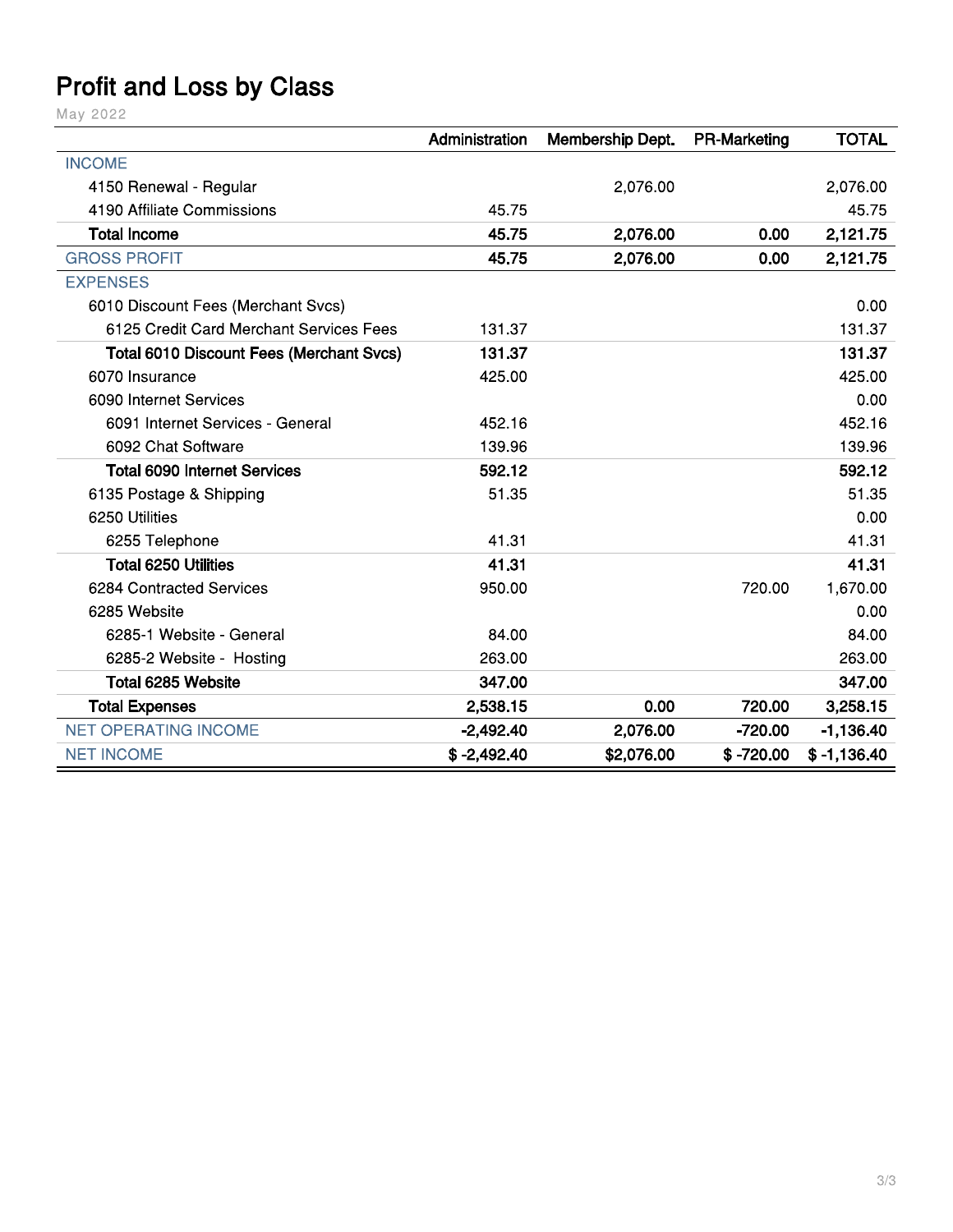#### international Virtual Assistants Associatio

# International Virtual Assistants Association<br>
1000 Bank of America General Account, Period Ending 05/31/2022<br>
RECONCILIATION REPORT<br>
Reconciled on: 06/08/2022<br>
Reconciled by: Teresa Morinaga<br>
Any changes made to transactio <u>o transactions after this date aren't included in this report.</u>

| ้ Summarv                               | יפר         |
|-----------------------------------------|-------------|
| Statement beginning balance             | 65.207.00   |
| Checks and payments cleared (42)        | $-3.846.91$ |
| Deposits and other credits cleared (16) | 121.75      |
| Statement ending balance                | 63,481.84   |
|                                         |             |
| Uncleared transactions as of 05/31/2022 | 15.00       |
|                                         | 63.466.84   |
| Cleared transactions after 05/31/2022   | በ በበ        |
| Uncleared transactions after 05/31/2022 | .905.70     |
| Register balance as of 06/08/2022       | .561.14     |
|                                         |             |

#### Details

 $C$ necks and payments cleared  $(42)$ 

| $-51.35$<br>05/02/2022<br><b>Federal Express</b><br>Expense<br>05/02/2022<br>Send Out Cards<br>$-33.60$<br>Expense<br>05/02/2022<br>$-11.27$<br><b>CTS Holdings</b><br>Expense<br>05/02/2022<br>$-10.00$<br>Expense<br>Expensify<br>05/03/2022<br>$-17.25$<br><b>Authnet Gateway</b><br>Expense<br>$-6.81$<br>05/03/2022<br><b>CTS Holdings</b><br>Expense<br>05/03/2022<br>$-0.70$<br><b>CTS Holdings</b><br>Expense<br>$-4.18$<br>05/03/2022<br>Amazon.Com<br>Expense<br>05/04/2022<br>GSuite<br>$-108.00$<br>Expense<br>05/04/2022<br><b>CTS Holdings</b><br>$-4.05$<br>Expense<br>05/05/2022<br>$-9.62$<br><b>CTS Holdings Fees</b><br>Expense<br>05/06/2022<br>$-1.05$<br><b>CTS Holdings</b><br>Expense<br>05/09/2022<br>Doreen Patrick - Virtual Busin<br>$-60.00$<br><b>Bill Payment</b><br>Bank34<br>$-30.00$<br>05/09/2022<br>Expense<br>Akismet<br>$-37.01$<br>05/09/2022<br>CTS Holdings<br>Expense<br>05/09/2022<br>$-113.76$<br><b>Bill Payment</b><br>A-Z Admin Solutions<br>$-500.00$<br>05/09/2022<br><b>Bill Payment</b><br>Bank37<br>Perfect Bookkeeping and Offic<br>05/09/2022<br><b>Bill Payment</b><br>$-900.00$<br>The Virtual Secretary<br>$-700.00$<br>05/09/2022<br><b>Bill Payment</b><br>The Virtual Secretary<br>05/10/2022<br>$-0.70$<br>Expense<br><b>CTS Holdings</b><br>$-1.75$<br>05/10/2022<br><b>CTS Holdings</b><br>Expense<br>$-5.86$<br>05/10/2022<br><b>CTS Holdings</b><br>Expense<br>05/10/2022<br>Hartford Insurance<br>-425.00<br>Expense<br>05/13/2022<br><b>CTS Holdings</b><br>$-4.71$<br>Expense<br>05/13/2022<br>$-139.96$<br>Zoom<br>Expense<br>05/16/2022<br>CTS Holdings Fees<br>$-4.71$<br>Expense<br>$-263.00$<br>05/17/2022<br>Expense<br><b>Liquid Web</b><br>$-2.89$<br>05/17/2022<br><b>CTS Holdings Fees</b><br>Expense<br>05/17/2022<br>$-1.75$<br><b>CTS Holdings Fees</b><br>Expense<br>05/17/2022<br><b>CTS Holdings Fees</b><br>$-1.56$<br>Expense<br>05/18/2022<br><b>CTS Holdings Fees</b><br>$-1.25$<br>Expense<br>$-41.31$<br>05/19/2022<br>Expense<br>grasshoppergotvmail<br>05/19/2022<br>$-1.85$<br><b>CTS Holdings Fees</b><br>Expense<br>$-4.71$<br>05/24/2022<br><b>CTS Holdings</b><br>Expense<br>05/25/2022<br>$-11.99$<br>Expense<br><b>Dropbox</b><br>$-9.42$<br>05/25/2022<br>CTS Holdings<br>Expense<br>05/26/2022<br><b>CTS Holdings</b><br>$-0.35$<br>Expense<br>05/27/2022<br>Canva<br>$-10.49$<br>Expense<br>05/27/2022<br><b>CTS Holdings</b><br>$-1.75$<br>Expense | <b>DATE</b> | <b>TYPE</b> | REF NO. | <b>PAYEE</b> | AMOUNT (USD) |
|-----------------------------------------------------------------------------------------------------------------------------------------------------------------------------------------------------------------------------------------------------------------------------------------------------------------------------------------------------------------------------------------------------------------------------------------------------------------------------------------------------------------------------------------------------------------------------------------------------------------------------------------------------------------------------------------------------------------------------------------------------------------------------------------------------------------------------------------------------------------------------------------------------------------------------------------------------------------------------------------------------------------------------------------------------------------------------------------------------------------------------------------------------------------------------------------------------------------------------------------------------------------------------------------------------------------------------------------------------------------------------------------------------------------------------------------------------------------------------------------------------------------------------------------------------------------------------------------------------------------------------------------------------------------------------------------------------------------------------------------------------------------------------------------------------------------------------------------------------------------------------------------------------------------------------------------------------------------------------------------------------------------------------------------------------------------------------------------------------------------------------------------------------------------------------------------------------------------------------------------------------------------------------------------------------------------------------------------------------------------------------------------------------------------------------------------------------------|-------------|-------------|---------|--------------|--------------|
|                                                                                                                                                                                                                                                                                                                                                                                                                                                                                                                                                                                                                                                                                                                                                                                                                                                                                                                                                                                                                                                                                                                                                                                                                                                                                                                                                                                                                                                                                                                                                                                                                                                                                                                                                                                                                                                                                                                                                                                                                                                                                                                                                                                                                                                                                                                                                                                                                                                           |             |             |         |              |              |
|                                                                                                                                                                                                                                                                                                                                                                                                                                                                                                                                                                                                                                                                                                                                                                                                                                                                                                                                                                                                                                                                                                                                                                                                                                                                                                                                                                                                                                                                                                                                                                                                                                                                                                                                                                                                                                                                                                                                                                                                                                                                                                                                                                                                                                                                                                                                                                                                                                                           |             |             |         |              |              |
|                                                                                                                                                                                                                                                                                                                                                                                                                                                                                                                                                                                                                                                                                                                                                                                                                                                                                                                                                                                                                                                                                                                                                                                                                                                                                                                                                                                                                                                                                                                                                                                                                                                                                                                                                                                                                                                                                                                                                                                                                                                                                                                                                                                                                                                                                                                                                                                                                                                           |             |             |         |              |              |
|                                                                                                                                                                                                                                                                                                                                                                                                                                                                                                                                                                                                                                                                                                                                                                                                                                                                                                                                                                                                                                                                                                                                                                                                                                                                                                                                                                                                                                                                                                                                                                                                                                                                                                                                                                                                                                                                                                                                                                                                                                                                                                                                                                                                                                                                                                                                                                                                                                                           |             |             |         |              |              |
|                                                                                                                                                                                                                                                                                                                                                                                                                                                                                                                                                                                                                                                                                                                                                                                                                                                                                                                                                                                                                                                                                                                                                                                                                                                                                                                                                                                                                                                                                                                                                                                                                                                                                                                                                                                                                                                                                                                                                                                                                                                                                                                                                                                                                                                                                                                                                                                                                                                           |             |             |         |              |              |
|                                                                                                                                                                                                                                                                                                                                                                                                                                                                                                                                                                                                                                                                                                                                                                                                                                                                                                                                                                                                                                                                                                                                                                                                                                                                                                                                                                                                                                                                                                                                                                                                                                                                                                                                                                                                                                                                                                                                                                                                                                                                                                                                                                                                                                                                                                                                                                                                                                                           |             |             |         |              |              |
|                                                                                                                                                                                                                                                                                                                                                                                                                                                                                                                                                                                                                                                                                                                                                                                                                                                                                                                                                                                                                                                                                                                                                                                                                                                                                                                                                                                                                                                                                                                                                                                                                                                                                                                                                                                                                                                                                                                                                                                                                                                                                                                                                                                                                                                                                                                                                                                                                                                           |             |             |         |              |              |
|                                                                                                                                                                                                                                                                                                                                                                                                                                                                                                                                                                                                                                                                                                                                                                                                                                                                                                                                                                                                                                                                                                                                                                                                                                                                                                                                                                                                                                                                                                                                                                                                                                                                                                                                                                                                                                                                                                                                                                                                                                                                                                                                                                                                                                                                                                                                                                                                                                                           |             |             |         |              |              |
|                                                                                                                                                                                                                                                                                                                                                                                                                                                                                                                                                                                                                                                                                                                                                                                                                                                                                                                                                                                                                                                                                                                                                                                                                                                                                                                                                                                                                                                                                                                                                                                                                                                                                                                                                                                                                                                                                                                                                                                                                                                                                                                                                                                                                                                                                                                                                                                                                                                           |             |             |         |              |              |
|                                                                                                                                                                                                                                                                                                                                                                                                                                                                                                                                                                                                                                                                                                                                                                                                                                                                                                                                                                                                                                                                                                                                                                                                                                                                                                                                                                                                                                                                                                                                                                                                                                                                                                                                                                                                                                                                                                                                                                                                                                                                                                                                                                                                                                                                                                                                                                                                                                                           |             |             |         |              |              |
|                                                                                                                                                                                                                                                                                                                                                                                                                                                                                                                                                                                                                                                                                                                                                                                                                                                                                                                                                                                                                                                                                                                                                                                                                                                                                                                                                                                                                                                                                                                                                                                                                                                                                                                                                                                                                                                                                                                                                                                                                                                                                                                                                                                                                                                                                                                                                                                                                                                           |             |             |         |              |              |
|                                                                                                                                                                                                                                                                                                                                                                                                                                                                                                                                                                                                                                                                                                                                                                                                                                                                                                                                                                                                                                                                                                                                                                                                                                                                                                                                                                                                                                                                                                                                                                                                                                                                                                                                                                                                                                                                                                                                                                                                                                                                                                                                                                                                                                                                                                                                                                                                                                                           |             |             |         |              |              |
|                                                                                                                                                                                                                                                                                                                                                                                                                                                                                                                                                                                                                                                                                                                                                                                                                                                                                                                                                                                                                                                                                                                                                                                                                                                                                                                                                                                                                                                                                                                                                                                                                                                                                                                                                                                                                                                                                                                                                                                                                                                                                                                                                                                                                                                                                                                                                                                                                                                           |             |             |         |              |              |
|                                                                                                                                                                                                                                                                                                                                                                                                                                                                                                                                                                                                                                                                                                                                                                                                                                                                                                                                                                                                                                                                                                                                                                                                                                                                                                                                                                                                                                                                                                                                                                                                                                                                                                                                                                                                                                                                                                                                                                                                                                                                                                                                                                                                                                                                                                                                                                                                                                                           |             |             |         |              |              |
|                                                                                                                                                                                                                                                                                                                                                                                                                                                                                                                                                                                                                                                                                                                                                                                                                                                                                                                                                                                                                                                                                                                                                                                                                                                                                                                                                                                                                                                                                                                                                                                                                                                                                                                                                                                                                                                                                                                                                                                                                                                                                                                                                                                                                                                                                                                                                                                                                                                           |             |             |         |              |              |
|                                                                                                                                                                                                                                                                                                                                                                                                                                                                                                                                                                                                                                                                                                                                                                                                                                                                                                                                                                                                                                                                                                                                                                                                                                                                                                                                                                                                                                                                                                                                                                                                                                                                                                                                                                                                                                                                                                                                                                                                                                                                                                                                                                                                                                                                                                                                                                                                                                                           |             |             |         |              |              |
|                                                                                                                                                                                                                                                                                                                                                                                                                                                                                                                                                                                                                                                                                                                                                                                                                                                                                                                                                                                                                                                                                                                                                                                                                                                                                                                                                                                                                                                                                                                                                                                                                                                                                                                                                                                                                                                                                                                                                                                                                                                                                                                                                                                                                                                                                                                                                                                                                                                           |             |             |         |              |              |
|                                                                                                                                                                                                                                                                                                                                                                                                                                                                                                                                                                                                                                                                                                                                                                                                                                                                                                                                                                                                                                                                                                                                                                                                                                                                                                                                                                                                                                                                                                                                                                                                                                                                                                                                                                                                                                                                                                                                                                                                                                                                                                                                                                                                                                                                                                                                                                                                                                                           |             |             |         |              |              |
|                                                                                                                                                                                                                                                                                                                                                                                                                                                                                                                                                                                                                                                                                                                                                                                                                                                                                                                                                                                                                                                                                                                                                                                                                                                                                                                                                                                                                                                                                                                                                                                                                                                                                                                                                                                                                                                                                                                                                                                                                                                                                                                                                                                                                                                                                                                                                                                                                                                           |             |             |         |              |              |
|                                                                                                                                                                                                                                                                                                                                                                                                                                                                                                                                                                                                                                                                                                                                                                                                                                                                                                                                                                                                                                                                                                                                                                                                                                                                                                                                                                                                                                                                                                                                                                                                                                                                                                                                                                                                                                                                                                                                                                                                                                                                                                                                                                                                                                                                                                                                                                                                                                                           |             |             |         |              |              |
|                                                                                                                                                                                                                                                                                                                                                                                                                                                                                                                                                                                                                                                                                                                                                                                                                                                                                                                                                                                                                                                                                                                                                                                                                                                                                                                                                                                                                                                                                                                                                                                                                                                                                                                                                                                                                                                                                                                                                                                                                                                                                                                                                                                                                                                                                                                                                                                                                                                           |             |             |         |              |              |
|                                                                                                                                                                                                                                                                                                                                                                                                                                                                                                                                                                                                                                                                                                                                                                                                                                                                                                                                                                                                                                                                                                                                                                                                                                                                                                                                                                                                                                                                                                                                                                                                                                                                                                                                                                                                                                                                                                                                                                                                                                                                                                                                                                                                                                                                                                                                                                                                                                                           |             |             |         |              |              |
|                                                                                                                                                                                                                                                                                                                                                                                                                                                                                                                                                                                                                                                                                                                                                                                                                                                                                                                                                                                                                                                                                                                                                                                                                                                                                                                                                                                                                                                                                                                                                                                                                                                                                                                                                                                                                                                                                                                                                                                                                                                                                                                                                                                                                                                                                                                                                                                                                                                           |             |             |         |              |              |
|                                                                                                                                                                                                                                                                                                                                                                                                                                                                                                                                                                                                                                                                                                                                                                                                                                                                                                                                                                                                                                                                                                                                                                                                                                                                                                                                                                                                                                                                                                                                                                                                                                                                                                                                                                                                                                                                                                                                                                                                                                                                                                                                                                                                                                                                                                                                                                                                                                                           |             |             |         |              |              |
|                                                                                                                                                                                                                                                                                                                                                                                                                                                                                                                                                                                                                                                                                                                                                                                                                                                                                                                                                                                                                                                                                                                                                                                                                                                                                                                                                                                                                                                                                                                                                                                                                                                                                                                                                                                                                                                                                                                                                                                                                                                                                                                                                                                                                                                                                                                                                                                                                                                           |             |             |         |              |              |
|                                                                                                                                                                                                                                                                                                                                                                                                                                                                                                                                                                                                                                                                                                                                                                                                                                                                                                                                                                                                                                                                                                                                                                                                                                                                                                                                                                                                                                                                                                                                                                                                                                                                                                                                                                                                                                                                                                                                                                                                                                                                                                                                                                                                                                                                                                                                                                                                                                                           |             |             |         |              |              |
|                                                                                                                                                                                                                                                                                                                                                                                                                                                                                                                                                                                                                                                                                                                                                                                                                                                                                                                                                                                                                                                                                                                                                                                                                                                                                                                                                                                                                                                                                                                                                                                                                                                                                                                                                                                                                                                                                                                                                                                                                                                                                                                                                                                                                                                                                                                                                                                                                                                           |             |             |         |              |              |
|                                                                                                                                                                                                                                                                                                                                                                                                                                                                                                                                                                                                                                                                                                                                                                                                                                                                                                                                                                                                                                                                                                                                                                                                                                                                                                                                                                                                                                                                                                                                                                                                                                                                                                                                                                                                                                                                                                                                                                                                                                                                                                                                                                                                                                                                                                                                                                                                                                                           |             |             |         |              |              |
|                                                                                                                                                                                                                                                                                                                                                                                                                                                                                                                                                                                                                                                                                                                                                                                                                                                                                                                                                                                                                                                                                                                                                                                                                                                                                                                                                                                                                                                                                                                                                                                                                                                                                                                                                                                                                                                                                                                                                                                                                                                                                                                                                                                                                                                                                                                                                                                                                                                           |             |             |         |              |              |
|                                                                                                                                                                                                                                                                                                                                                                                                                                                                                                                                                                                                                                                                                                                                                                                                                                                                                                                                                                                                                                                                                                                                                                                                                                                                                                                                                                                                                                                                                                                                                                                                                                                                                                                                                                                                                                                                                                                                                                                                                                                                                                                                                                                                                                                                                                                                                                                                                                                           |             |             |         |              |              |
|                                                                                                                                                                                                                                                                                                                                                                                                                                                                                                                                                                                                                                                                                                                                                                                                                                                                                                                                                                                                                                                                                                                                                                                                                                                                                                                                                                                                                                                                                                                                                                                                                                                                                                                                                                                                                                                                                                                                                                                                                                                                                                                                                                                                                                                                                                                                                                                                                                                           |             |             |         |              |              |
|                                                                                                                                                                                                                                                                                                                                                                                                                                                                                                                                                                                                                                                                                                                                                                                                                                                                                                                                                                                                                                                                                                                                                                                                                                                                                                                                                                                                                                                                                                                                                                                                                                                                                                                                                                                                                                                                                                                                                                                                                                                                                                                                                                                                                                                                                                                                                                                                                                                           |             |             |         |              |              |
|                                                                                                                                                                                                                                                                                                                                                                                                                                                                                                                                                                                                                                                                                                                                                                                                                                                                                                                                                                                                                                                                                                                                                                                                                                                                                                                                                                                                                                                                                                                                                                                                                                                                                                                                                                                                                                                                                                                                                                                                                                                                                                                                                                                                                                                                                                                                                                                                                                                           |             |             |         |              |              |
|                                                                                                                                                                                                                                                                                                                                                                                                                                                                                                                                                                                                                                                                                                                                                                                                                                                                                                                                                                                                                                                                                                                                                                                                                                                                                                                                                                                                                                                                                                                                                                                                                                                                                                                                                                                                                                                                                                                                                                                                                                                                                                                                                                                                                                                                                                                                                                                                                                                           |             |             |         |              |              |
|                                                                                                                                                                                                                                                                                                                                                                                                                                                                                                                                                                                                                                                                                                                                                                                                                                                                                                                                                                                                                                                                                                                                                                                                                                                                                                                                                                                                                                                                                                                                                                                                                                                                                                                                                                                                                                                                                                                                                                                                                                                                                                                                                                                                                                                                                                                                                                                                                                                           |             |             |         |              |              |
|                                                                                                                                                                                                                                                                                                                                                                                                                                                                                                                                                                                                                                                                                                                                                                                                                                                                                                                                                                                                                                                                                                                                                                                                                                                                                                                                                                                                                                                                                                                                                                                                                                                                                                                                                                                                                                                                                                                                                                                                                                                                                                                                                                                                                                                                                                                                                                                                                                                           |             |             |         |              |              |
|                                                                                                                                                                                                                                                                                                                                                                                                                                                                                                                                                                                                                                                                                                                                                                                                                                                                                                                                                                                                                                                                                                                                                                                                                                                                                                                                                                                                                                                                                                                                                                                                                                                                                                                                                                                                                                                                                                                                                                                                                                                                                                                                                                                                                                                                                                                                                                                                                                                           |             |             |         |              |              |
|                                                                                                                                                                                                                                                                                                                                                                                                                                                                                                                                                                                                                                                                                                                                                                                                                                                                                                                                                                                                                                                                                                                                                                                                                                                                                                                                                                                                                                                                                                                                                                                                                                                                                                                                                                                                                                                                                                                                                                                                                                                                                                                                                                                                                                                                                                                                                                                                                                                           |             |             |         |              |              |
|                                                                                                                                                                                                                                                                                                                                                                                                                                                                                                                                                                                                                                                                                                                                                                                                                                                                                                                                                                                                                                                                                                                                                                                                                                                                                                                                                                                                                                                                                                                                                                                                                                                                                                                                                                                                                                                                                                                                                                                                                                                                                                                                                                                                                                                                                                                                                                                                                                                           |             |             |         |              |              |